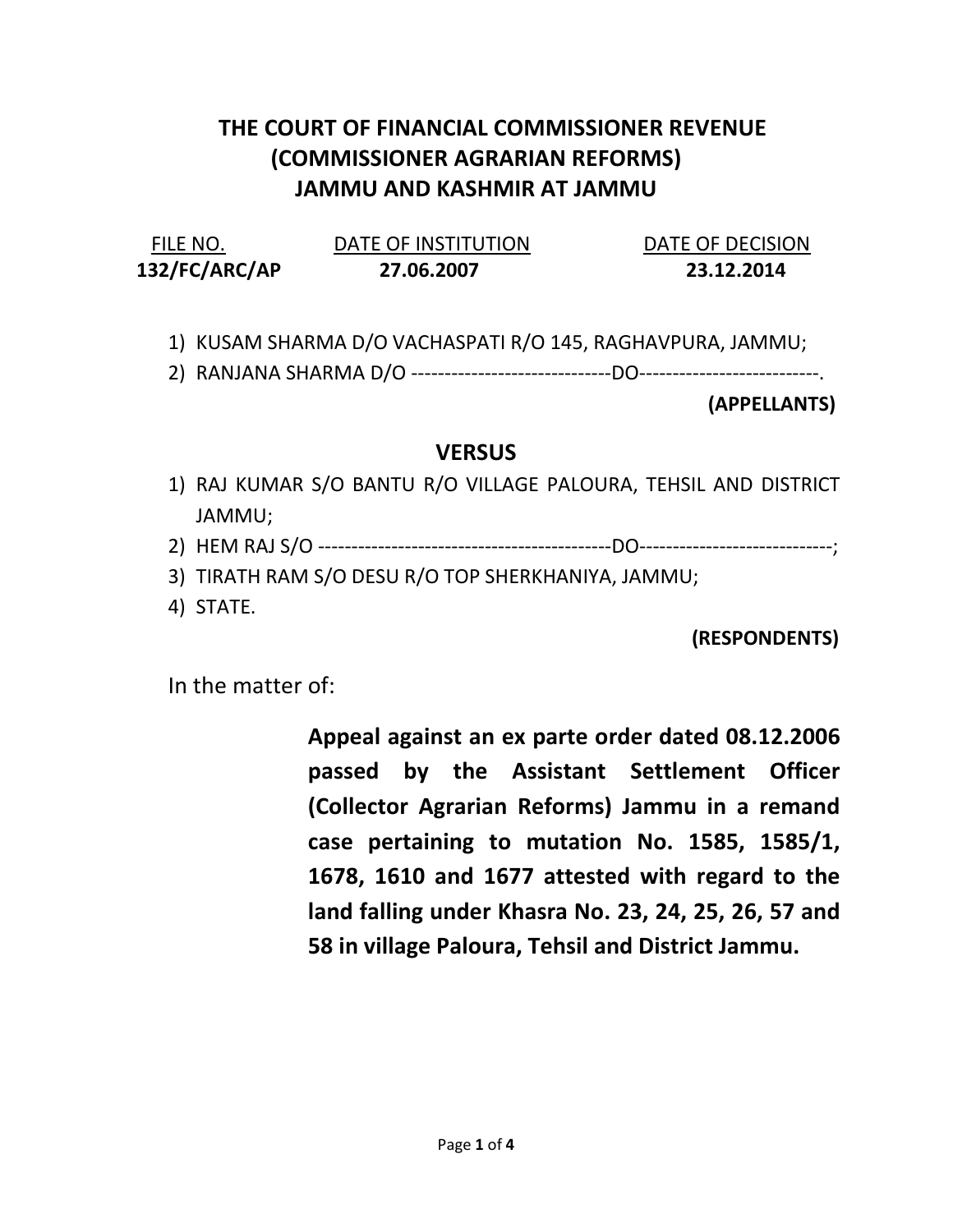For Appellants --- Advocate M.L.Bhat For Respondent No. 1 & 2 --- Advocate Kulbhushan Sajgotra

## J U D G E M E N T

- 1) Briefly stated, the facts of the case are that one Vachaspati, father of appellants herein had filed three appeals challenging the above stated mutations before the court of the Joint Financial Commissioner, J&K. After examining the relevant record, the said court on 29.05.1989 disposed of all the appeals together with the key observations that while attesting the impugned mutations, no opportunity of hearing was provided to the ex owner. Secondly, some land has been shown as Gair Mumkin Kotha and Orchard and that there is a separate procedure in the Agrarian Reforms Act, 1976 to deal with such lands. Thirdly, that there is no provision in the Agrarian Reforms Act, 1976 for correction of Girdawari as has been done in the instant case. Accordingly, all the impugned mutations were set aside and the case was remanded to the Assistant Settlement Officer (Collector Agrarian Reforms) Jammu for a **de novo** enquiry in the matter with special reference to the observations made and to take further necessary appropriate action.
- 2) Aggrieved, Tirath Kumar, respondent No. 3 herein (and a legal heir of the alleged tenant Bantu) challenged the order passed by the Joint Financial Commissioner in revision before the J&K Special Tribunal. The Special Tribunal disposed of the matter by setting aside the impugned order solely on the ground that there was no sufficient cause before the Joint Financial Commissioner to condone the delay in the matter. However, the matter was thereafter taken to the Hon'ble High Court of J&K which on 26.02.1999 set aside the order passed by the Tribunal and the order passed by the Joint F.C was upheld. Tirath Kumar then filed an LPA before the Divisional Bench which was dismissed on 10.11.2000. He then filed a review petition which too was dismissed on 03.06.2004.
- 3) Complying to the directions passed by the Joint Financial Commissioner, the Assistant Settlement Officer (Collector Agrarian Reforms) Jammu conducted an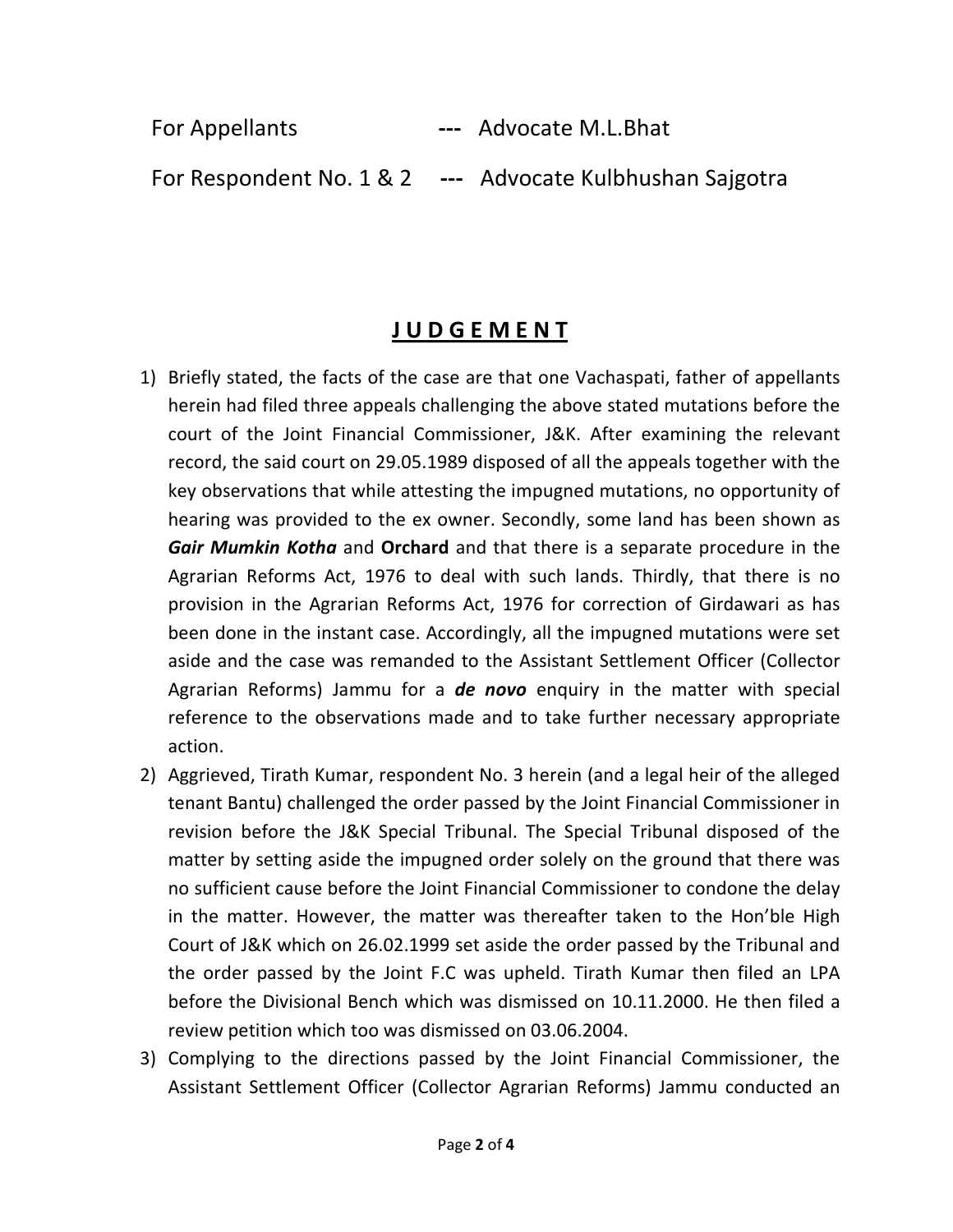enquiry into the matter. The enquiry officer observed that no land out of the land under consideration has been shown as Gair Mumkin Kotha or Orchard in the record. Moreover, the ASO, Jammu has spoken of some payment of Rs. 20,00000/- (Rupees Twenty Lakhs only) to the ex owner by Bantu, the father of the respondent No. 1 & 2. Thus, keeping the facts and circumstances of the case into consideration, he upheld all the mutations mentioned.

- 4) Aggrieved, the appellants herein, who are the daughters of the ex owner Vachaspati, have challenged the order passed by the Assistant Settlement Officer (Collector Agrarian Reforms) Jammu on various grounds. This court has gone through the case file and the other record. It has been observed that one of the principal grounds on which the Joint Financial Commissioner had set aside all the mutations was that no opportunity of being heard was provided to the ex owner of the disputed land at the time of attestation of the impugned mutations. It is, therefore, noted with regret that the enquiry officer has once again NOT provided an opportunity of being heard to the legal heirs of the said ex owner while disposing of the remand case.
- 5) Moreover, the ASO, Jammu has opined that no land out of the disputed land has been shown as Gair Mumkin Kotha or Orchard. But, the revenue record placed on the case file indicates that 01 Kanal of land falling under Khasra No. 24 and 09 Marla of land falling under Khasra No. 25 has been shown as Gair Mumkin Kotha. Besides, 09 Marlas of land falling under Khasra No. 24 has been shown as Gair Mumkin Rasta. Similarly, 09 Marlas of land falling under Khasra No. 25 has been shown as Gair Mumkin Nalla and 06 Marlas falling under Khasra No. 26 as Banjar Kadim. All these categories had to be dealt with separately as provided under the Agrarian Reforms Act.
- 6) Additionally, this court notes with concern that no revenue record regarding the mutation No. 1585/1 has been annexed with the case file. If at all there is any such mutation, the same is illegal ab initio. Rule 9 of the Standing Order 23-A dealing with the subject of attestation of mutations lays down that the serial number of mutation cases for each village should be continuous for the whole term of the settlement and each case should be given a separate serial number. No instance has been provided in the said standing order or any other law for the time being in force where a mutation can be assigned a divisible number. Had the father of respondent No. 1 and 2 been really cultivating the land under consideration as tiller on the determinant date and met all the requirements to